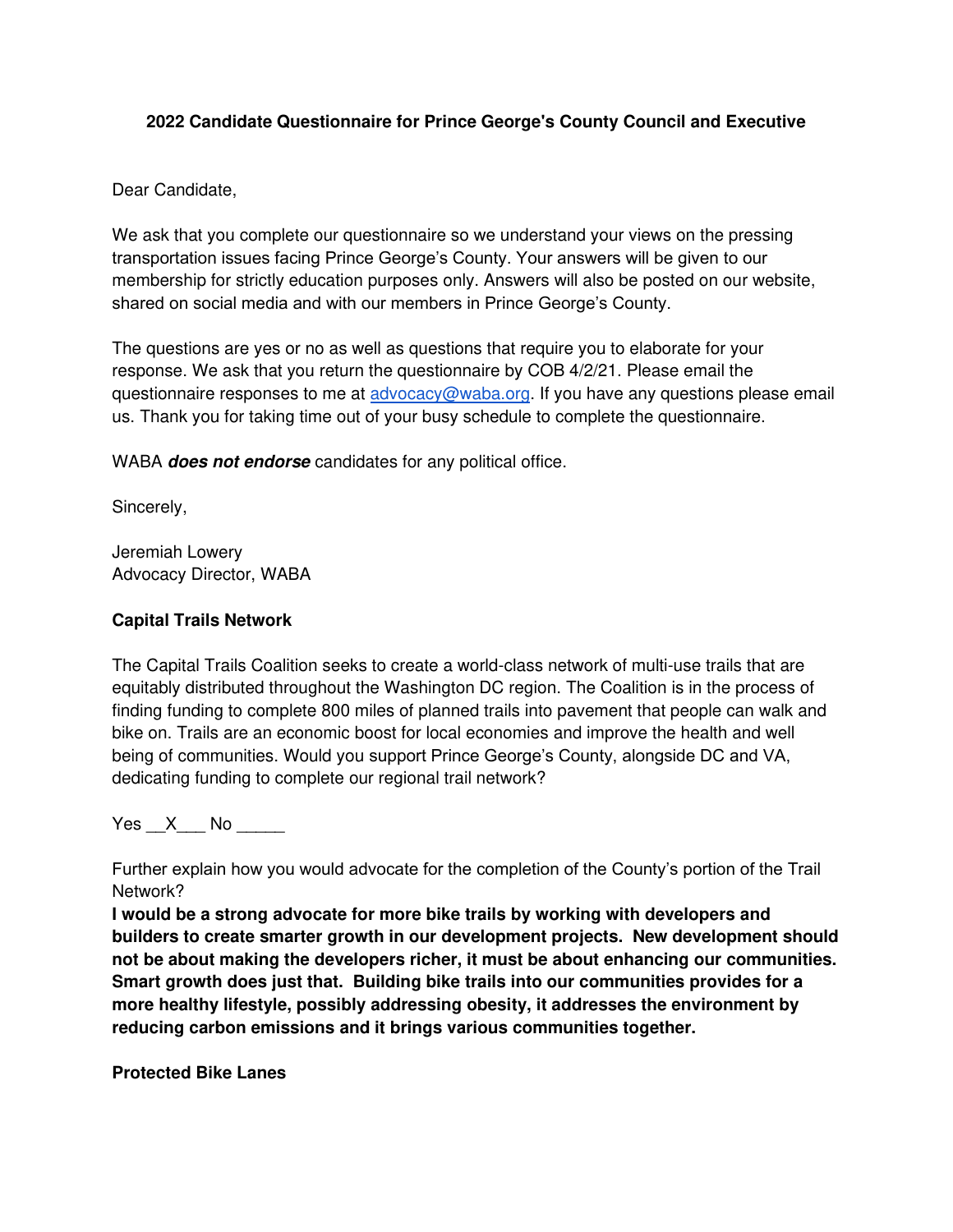Bike lanes would reward County residents who choose to travel in ways that conserve land, energy, and fuel and they also fight climate change. Expanding the number of protected bike lane miles in the County would make bicycling safer, easier and more popular and also reduces fuel use.

Do you support increasing funding to expand biking infrastructure in your District?

Yes X No  $\blacksquare$ 

How will you ensure the expansion of off-street paths and protected bike lanes on major thoroughfares and connecting streets that are comfortable for people of all ages and abilities?

**I would advocate for better roads, ensuring that in the planning and design phases of projects include roadways that are easier for bikes and cars to share them. And I would advocate for going back and fixing the streets we already have so that people feel comfortable riding on them. This includes making sure drivers are slowing down and increasing the safety and security of both drivers and bikers. We can accomplish this through a major public relations campaign to suggest changed behaviors of drivers so that they pay more attention to the roads and drive in a way that the roads can be shared with bikers.** 

## **Vision Zero**

Do you support implementation of the full Prince George's County Vision Zero Action Plan, and commit to making sure all action items are planned and implemented?

Yes X No  $\blacksquare$ 

Do you support expanding funding for the infrastructure changes needed to slow traffic on your community's streets, and improve crosswalks and intersections to make them safer for people who are walking and using mobility assistive devices?

Yes X No  $\blacksquare$ 

## **Engagement**

How will you work with your constituents to develop consensus infrastructure designs for your District that balances the community's desire for walkability, connectivity, open space and resiliency with vehicular traffic?

**I would advocate for more bike friendly policies to include planning requirements that require bicycle accommodations on all major streets, bike parking requirements, growth**